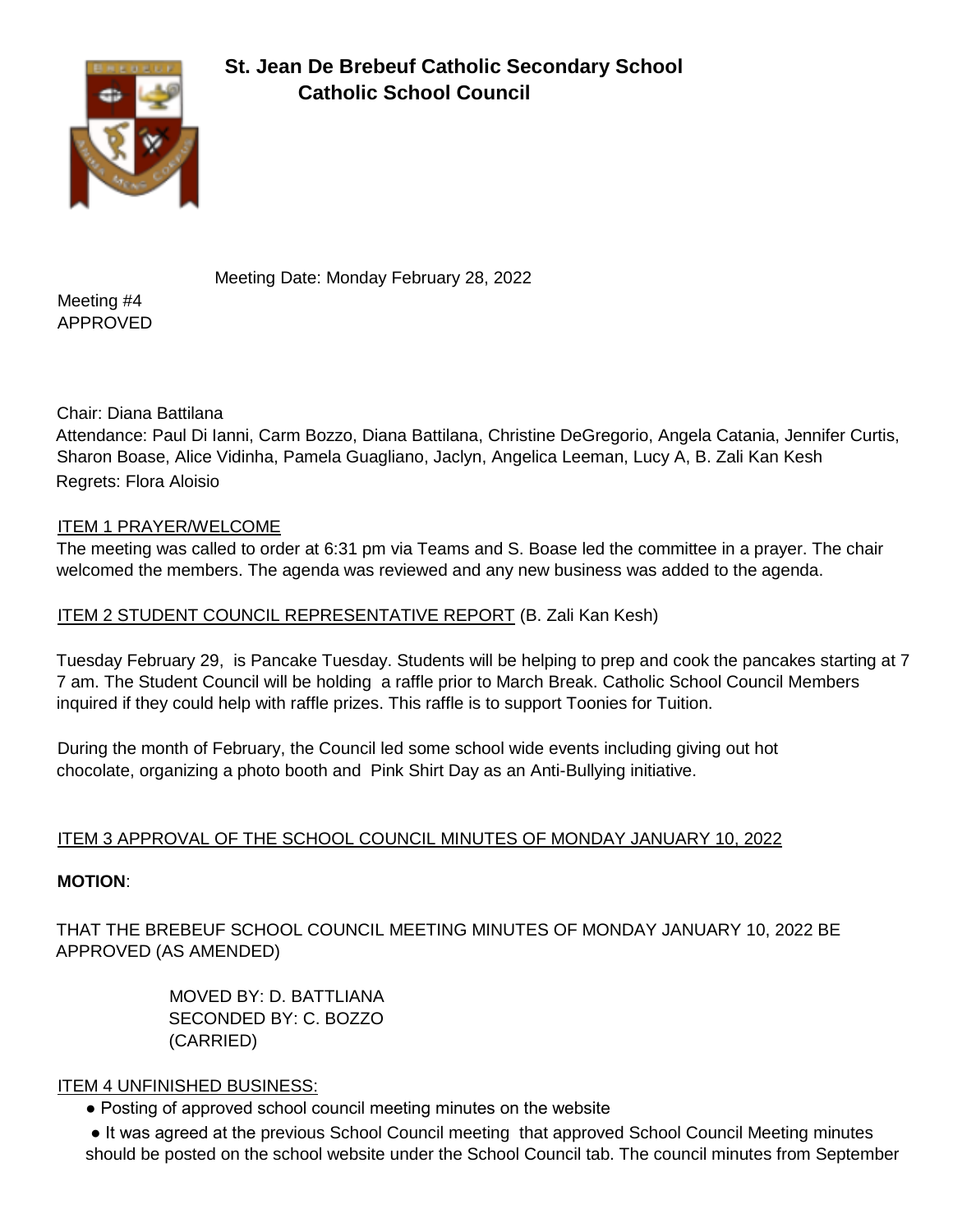27, 2021 and October 25, 2021 have been approved and need to be posted.

● P. Dilanni to talk to the Vice-Principal in charge of the website to post the School Council meeting minutes ASAP

## ITEM 5 CHAIR UPDATE:

## A) **29th Virtual Parent Conference, "Weaving the Catholic Partnership"**

- The "Empowering Parents in the Digital Age" virtual event featuring Paul Davis occurred on Wednesday, February 2, 2022 at 6:30 pm and was well attended.
- Strategies and tips were shared by Paul Davis on how to regulate/monitor children navigating social media. One of the messages was that parents need to take back their power in regards to technology and set appropriate boundaries and to remove all screens from bedrooms.

● Paul Davis recommended the website: https://www.esrb.org/ *"Our primary mission is to help parents make informed decisions about the video games and apps their children play"*

#### B) **Catholic School Council Breakfast**

● Was originally scheduled for **Friday February 4, 2022** at Michelangelo's Banquet Centre however, the breakfast was not held

#### C) **Bussing**

● After parents reached out to appropriate personnel a regular bus driver was assigned on February 22, 2022 to bus route 6414. Prior to this date, this route was being picked up **after** the bus drivers had finished their regular routes, therefore students were waiting at the stop for 30-60 minutes everyday. This bus is now arriving at the designated stops on time in the morning and is at the school at dismissal time.

### D) **Parent Survey**

● It was discussed that a parent survey be distributed in the Spring to the parents in preparation for the 2022-2023 school year.

The Chair reminded the group to email if they would like any items added to the meeting agenda battilanadiana@gmail.com

### ITEM 6 TREASURER'S REPORT (F. ALOSIO/P. DI IANNI)

● The treasurer provided a summary of the ProGrant balance and the School Council balance (see attached)

# ITEM 7 COMMITTEE REPORTS: PRO GRANT COMMITTEE (D. BATTILANA)

- The first 2021-2022 school council PD event featuring guest speaker Dean Huyck PD was held virtually on **Thursday February 17, 2022.**
- The committee purchased three \$10 Tim Horton gift cards that were given out at the event through a draw
- 2 of the 3 gift cards have been delivered to the winners however, the third winner has not been responding.

● Feedback at the event was positive and parents were inquiring if Dean could present to the students in person at the school pending Covid restrictions.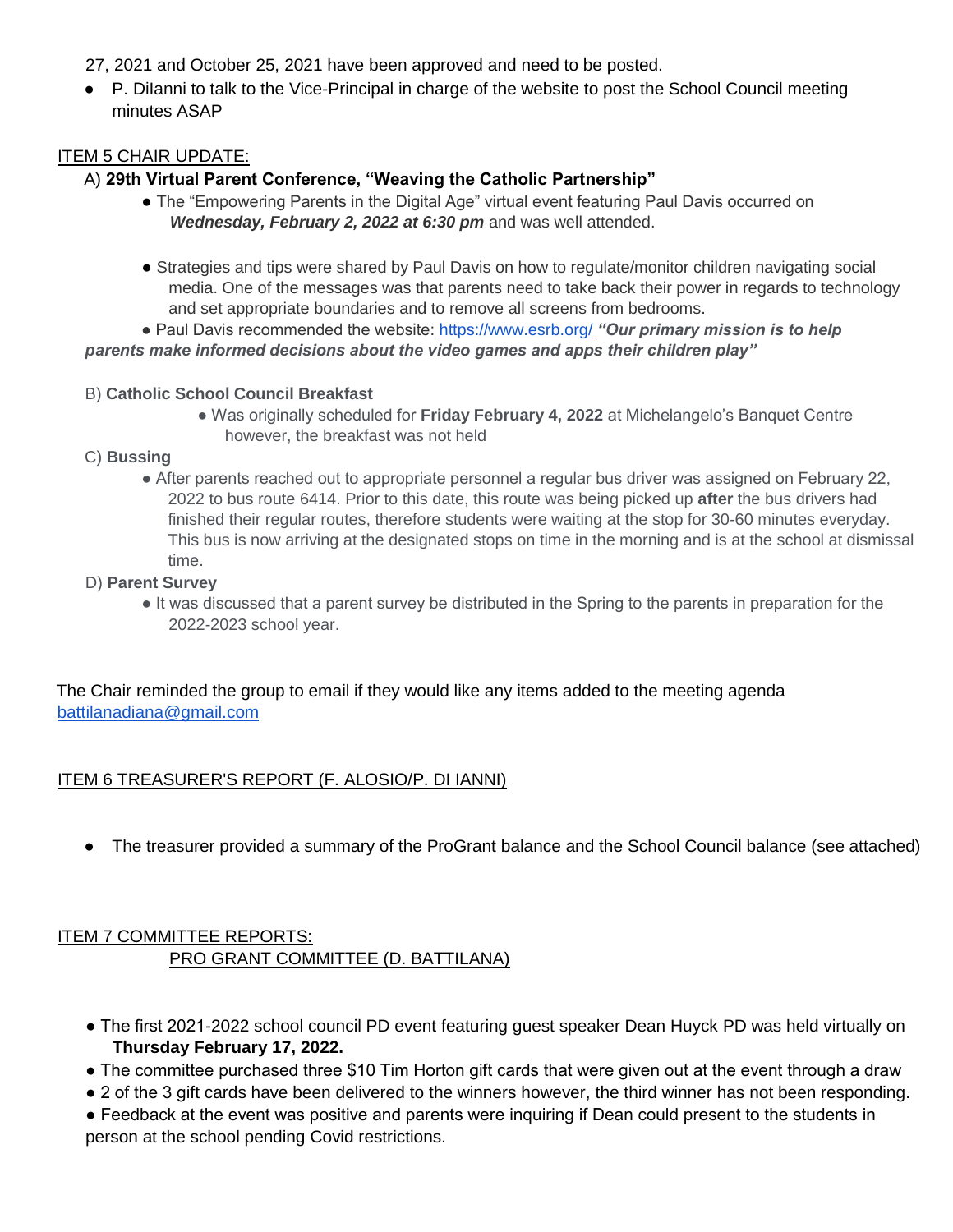- Dean indicated that he would be willing to provide more PD dates if warranted.
- The chair looked into the parameters of the pro grant guidelines and purchasing wall displays to support inclusion, and creating a safe and welcoming environment would be appropriate and meets the guidelines
- The next PRO GRANT committee meeting date is to be scheduled.

## ITEM 8 PARENT ENGAGEMENT INITIATIVES (C. BOZZO):

- Facebook Page for SJB Parents and guardians has been created: https://www.facebook.com/groups
- Currently there are 39 members that have joined the "Parents of SJB Hamilton" facebook page.

## ITEM 9 COVID/ HEALTH + SAFETY UPDATE (P. DI IANNI):

In regards to 3-Ply masks, the school looks toward and follows provincial direction along with the public health and school board direction.

P. Di Ianni informed the committee that not much has changed regarding the COVID protocols. Cafeteria is open for students to use however, food is not being sold in the cafeteria. The board is looking to have a model in place on what this will look like once cafeterias fully open.

The Board has not approved non-essential visitors in the school as of yet, therefore all Catholic School Council meetings remain virtual.

There has been no update from the HWCDSB COVID Steering Committee

## ITEM 10 PRINCIPAL'S UPDATE (P. DI IANNI):

At this time there will still be only essential visitors in the school. The theatre will not be able to be rented out to the community nor will the school be able to have evening speakers for the community.

Face-to-face meetings (parents and staff) are being held for special and extenuating circumstances (ie. parents of special needs students, language barriers etc.).

Father Gatto is able to come into the school to record his masses for the school but there are no assemblies as of yet.

With sports, it still remains that parents can only purchase tickets to watch their children play. Students are not allowed to spectate.

All Catholic School Councils have been approached to make a donation to help cover the costs of stained glass windows (\$10, 000 each) for the new St. Catherine of Siena church.

At this time, the Graduation will occur on June 7th at First Ontario Centre as in previous years prior to the pandemic.

### SCHOOL YEAR SCHEDULES -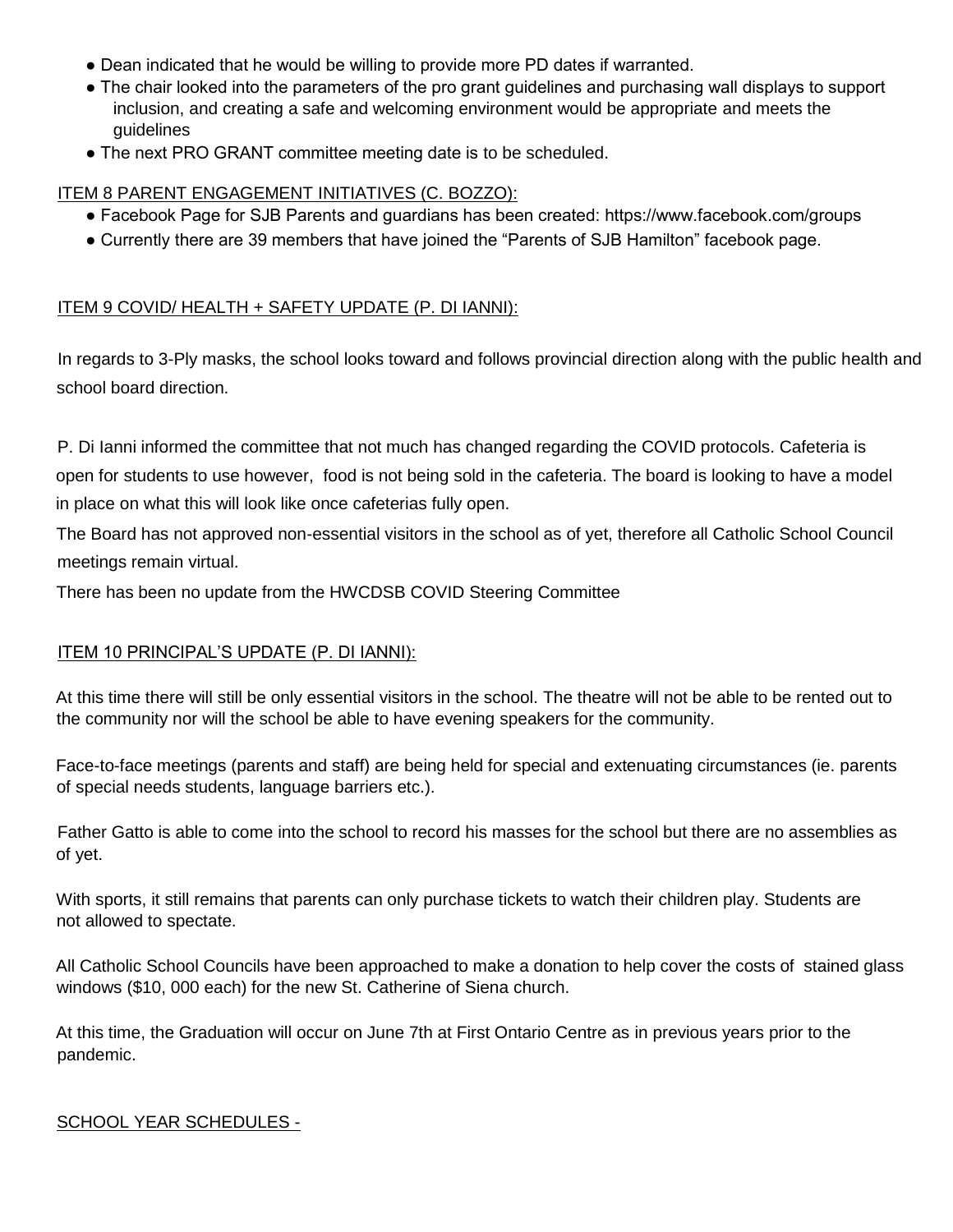Parents will receive an email to reply to a survey regarding changing the school schedule for the 2022-2023 school year. It is unknown if buses will be available at a new dismissal time if the schedule is changed. There is a possibility of overlapping lunches.

## SCHOOL COUNCIL GRADUATION AWARDS AND FINANCIAL SUPPORT

This item to be tabled for the next School Council Meeting.

P. Di Ianni to look into what was done in the previously and report back at the next Council meeting.

### ITEM 11 NEW BUSINESS:

#### SCHOOL MESSENGER:

Parents expressed concern in regards to using the School Messenger app to dismiss their children after the school day has begun. Many parents have had incidents when they have called or used the app to dismiss a child for an appointment and the child can not be dismissed as there is a communication breakdown since the absence wasn't recorded prior to the start of the school day. Teachers, nor administration, can dismiss a child. There is some concern as parents try to call the office to relay the information but the office staff are busy and not always answering the phone.

P. Di Ianni has requested to fix the speaker system in the school that allows the office to call classes and speak to teachers.

### DISSEMINATION OF SCHOOL COUNCIL INFORMATION:

- P. Di Ianni agreed to provide notice of upcoming School Council meetings a few days prior to the date (ie, Thursday when the meeting is on a Monday), and send out a reminder the day of the meeting with the link to attend attached.
- It was asked if the school council chair (or an executive member) could have access to the staff member who is responsible for updating the website under the CSC section. It was felt that this this may alleviate some of the obstacles in getting information out to the parent community in a timely manner.
- The information on the website under the heading "Catholic School Council" needs to be updated.
- P. Di Ianni assured the council that he would ensure that the appropriate information gets to the website in a timely manner.

### BACK TO SCHOOL MENTAL HEALTH KIT:

The chair presented the Back to School Mental Health Kit that was provided to all students at the beginning of the school year. It is an excellent resource and could be considered for future PD for the students via the ProGrant.

### ITEM 12 NEXT MEETING DATE:

Monday April 25, 2022 @ 6:30 pm

### ITEM 13 ADJOURNMENT -

### MOTION:

THAT THE ST. JEAN DE BREBEUF SCHOOL COUNCIL MEETING BE ADJOURNED